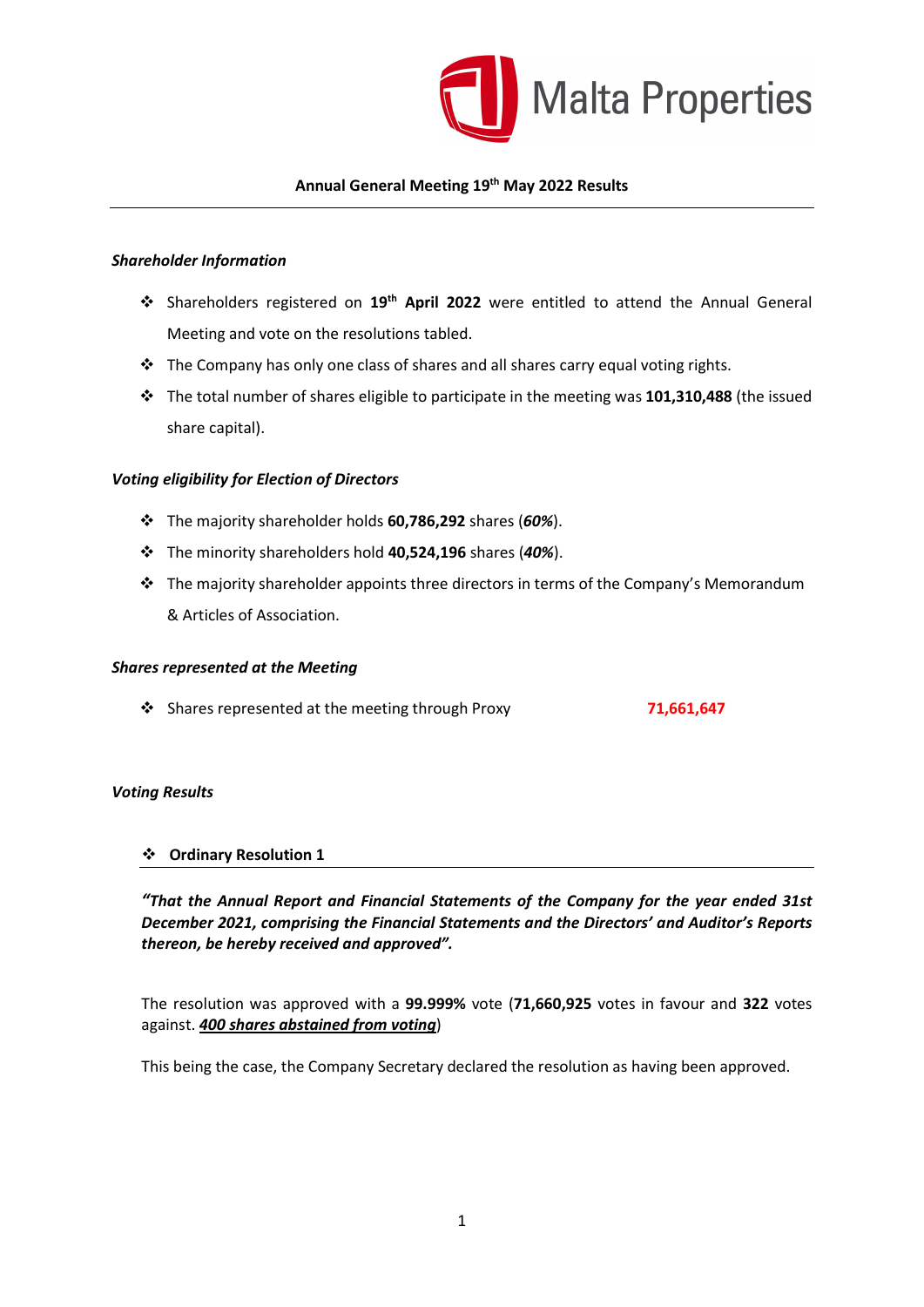

### Ordinary Resolution 2

"That the payment of a Net Dividend of  $\epsilon$ 0.012 per share (after taxation) to all Shareholders of Malta Properties Company p.l.c registered in the Shareholders register as at Tuesday 19<sup>th</sup> April 2022 be approved. The payment of this Net Dividend amounts to the sum of  $\epsilon$ 1,215,726"

The resolution was approved with a 99.995% vote (71,658,157 votes in favour and 3,490 votes against. No shares abstained from voting)

This being the case, the Company Secretary declared the resolution as having been approved.

## Ordinary Resolution 3

"That the reappointment of PricewaterCoopers Certified Public Accountants and Auditors be hereby approved and the Board of Directors be hereby authorised to establish their remuneration"

The resolution was approved with a 99.998% vote (71,660,276 votes in favour and 971 votes against. 400 shares abstained from voting)

This being the case, the Company Secretary declared the resolution as having been approved.

### Ordinary Resolution 4

### "To establish the maximum and aggregate emoluments of the Directors at  $\epsilon$ 200,000."

The resolution was approved with a 99.966% vote (71,637,213 votes in favour and 24,034 votes against. 400 shares abstained from voting)

This being the case, the Company Secretary declared the resolution as having been approved.

### Ordinary Resolution 5

# "To proceed to the election of Directors in accordance with Article 96.5 of the Articles of Association of the Company".

Following a call for nominations, the Company did not receive any nomination for the posts on the Board of Directors and therefore there was no need for an election and the current directors were automatically re-appointed board directors.

- 1. Mr. Sayed Mohamed Mohamed Noor Sharaf Chairman
- 2. Mr. Deepak Padmanabhan Director
- 3. Dr. Cory Greenland Director
- 4. Mr Saqib Salman Saeed Director
- 5. Dr. Brigitte Zammit Director